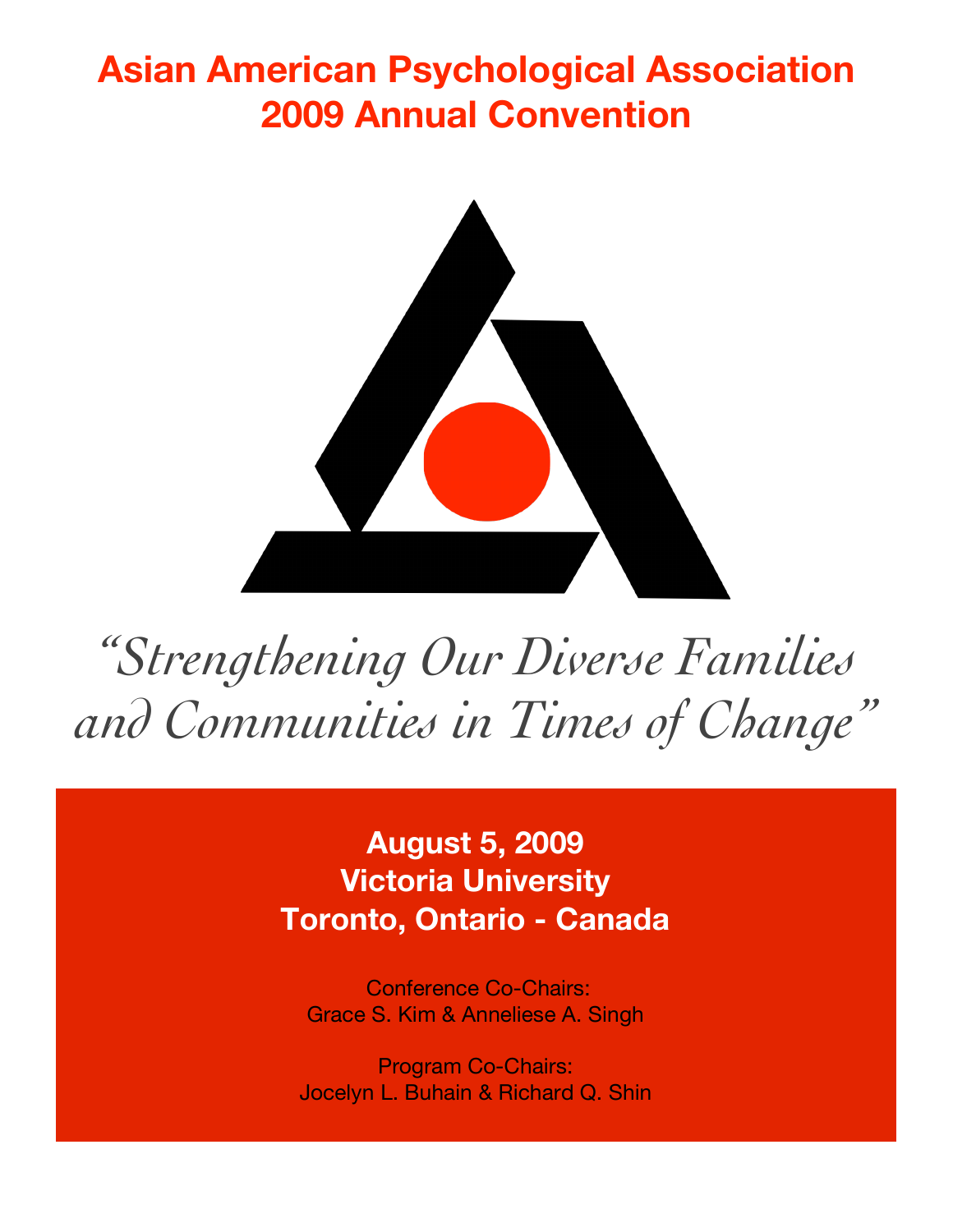*Welcome to Toronto!* We are so pleased to have you join us. Thanks to the efforts of a great program committee, we have created a stellar conference program exploring how we can best support the resilience and strength of Asian American/Pacific Islander (AAPI) individuals, families, and communities in the quickly changing economic and socio-political realities of our times. In celebration of our convention theme, *"Strengthening Our Diverse Families and Communities in Times of Change,"* we are excited to present a variety of special offerings. Our day begins with talks by three keynote panelists – Farzana Doctor, George Hong, and Stephen Murphy-Shigematsu – who will help us to consider the diversity within our families and communities while also considering opportunities for AAPI psychologists and trainees to engage in advocacy on these issues.

From there, you will have the opportunity to attend conference sessions addressing a range of topics, from how disability, sexual orientation, racism, gender, and child sexual abuse, to many other topics, have an impact our families and communities. We have also organized networking opportunities throughout the day, including lunch meetings and a mentor-mentee reception at the end of the day. Our annual awards banquet will be held this year at the Bright Pearl Restaurant (346- 348 Spadina Avenue), in honor of the vibrant and distinctive heritage of Toronto's Chinatown. We hope that you enjoy these events and find many opportunities to reconnect with old friends, make new connections, and work to build bridges across our diverse communities.

> *Grace S. Kim and Anneliese A. Singh Conference Co-Chairs*

#### **Conference Committee**

Conference Co-Chairs: Grace S. Kim & Anneliese A. Singh Program Co-Chairs: Jocelyn L. Buhain & Richard Q. Shin Session Co-Chairs: Joyce Chu & Anjuli Amin Poster Co-Chairs: Shihoko Hijioka & Kimberly Langrehr Banquet and Catering Co-Chairs: Sue Lambe & Jacki Mac Volunteer Co-Chairs: Matthew Lee & Nellie Tran Booksale Co-Chairs: Minsun Lee, Rebekah Grome & Cathy Lee Mentor-Mentee Reception Coordinator: Stephanie Pituc Awards Committee: Alvin Alvarez (Chair) Registration Chairs: Vali Kahn & Agnes Kwong Vice-President*:* Nita Tewari

#### **Program Reviewers:**

Muninder Kaur Ahluwalia,, Junhong Cao, Nadine Chang, Yi-Peng (Eve) Chang, Charlene Yijun Chen, Szuyeh Chen, Grace Yin Chi, Jay Choi, Simon Chung, E. J. R. David, Ashleigh DeFries, Michi Fun, Zhou (Rachel) Han, George Hong, Re-An Ren Hong, Que-Lam Huynh, Valerie Wai-Yee Jackson, Christine Kwan, Jonathan Lam, David Lee, Elizabeth Lee, Kyeung Hae Lee, Wei-Chen Lee, Kelly Liao, Zeb Kai Kok Lim, Jeffery Mio, Kevin Nadal, Eliza Noh, Dung Ngo, Hong Ngo, Angela MinhTu D. Nguyen, Hannah Nguyen, Simone Nguyen, Maria Eva Pangilinan, Radhika V. Pansupuleti, Anupama Saale-Prasad, Chu Y. Kim-Prieto, Cindy Sangalang, Felicisima C. Serafica, Quen Tiet, Christine Tang, Rachel Ting, Katerine Tsai, Olivia Wen, Wan Chen-Weng, Ivan Wu

#### **Poster Session Judges:**

Christine Hall, Natacha Foo Kune, Hsin-ya Lia, Neha Nevasaria, Tigerson Young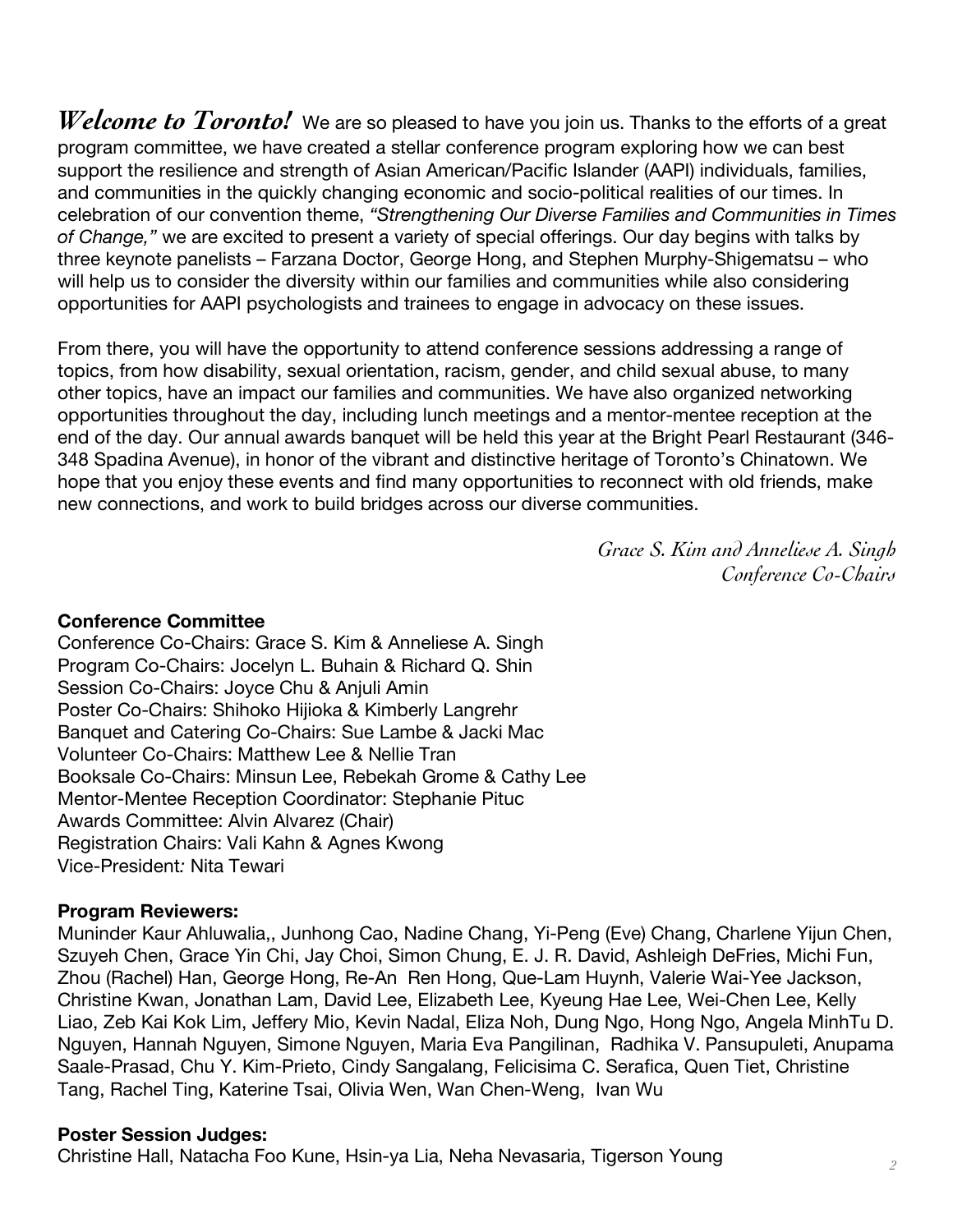# **Convention Volunteers***:*

Lauren Berger, Ryan Cheperka, Simon Chung, Angela Craig, Arpita Ghosh, Kimberly Gross, Ren Hong, Sujin (Suzie) Jeon, Anju Kaduvettoor, Dianne Lam, Suellen Lee, Stephanie lee, Cherry Lee, Kelly Liao, Graciete Lo, Maggie Chen, Yoko Mori, Zainab Nael, Jianghe Niu, Natasha Olmos, Sarah Parks, Alisia Tran, Gloria Wong, Yi-Chen (Jenny) Wu, Ivan Wu

**Special thanks** to the following publishers and individuals for donations to the Book Drive to support student travel awards:

Jean Lau Chin, Debra Kawahara, Jeffrey Mio, Isaac and Ora Prilleltensky, Frank Wu, AuthorHouse, Basic Books, Bond Street Books, Cambridge University Press, Columbia University Press, East West Discovery, Guilford Press, Haworth Press, Heyday Books, Lee and Low, Microtraining, Minnesota Historical Society Press, New Rivers Press, Paradigm Publishers, Sage Press, Simon & Schuster, South End Press, Tamarisk Books, Taylor & Francis, Teachers College Press, Temple University Press, Ten Speed Press, University of Michigan Press, University of Minnesota Press, Wiley, World Trust Educational Services, Yeong & Yeong Book Company.

We would especially like to thank Taylor and Francis for their generous sponsorship of the afternoon reception.

#### **About Victoria University in the University of Toronto**

We are excited to be holding our 2009 convention at Victoria University in the University of Toronto. Victoria University is home to over 3,500 undergraduates. Victoria University enjoys a reputation of being one of the strongest learning institutions in Canada. Bordering on Queen's Park, Victoria University was first established in 1836 in Cobourg, Ontario and prides itself on a reputation of valuing and supporting a diverse community of students. Victoria University has two colleges: a nondenominational school of arts and science, and an United Church theological school (Emmanuel College). Victoria University is also known for its peaceful and serene landscape in the midst of the very busy and distinctly urban city of Toronto.

We would like to thank Lisa Nabiezko (Manager) and Cindy Insley (Internal Events Coordinator) of the Isabel Bader Theatre & Conference Services at Victoria University for their wonderful support and help in preparing for this year's conference. Lisa and Cindy have been a tremendous resource and key to successful conference planning – thank you!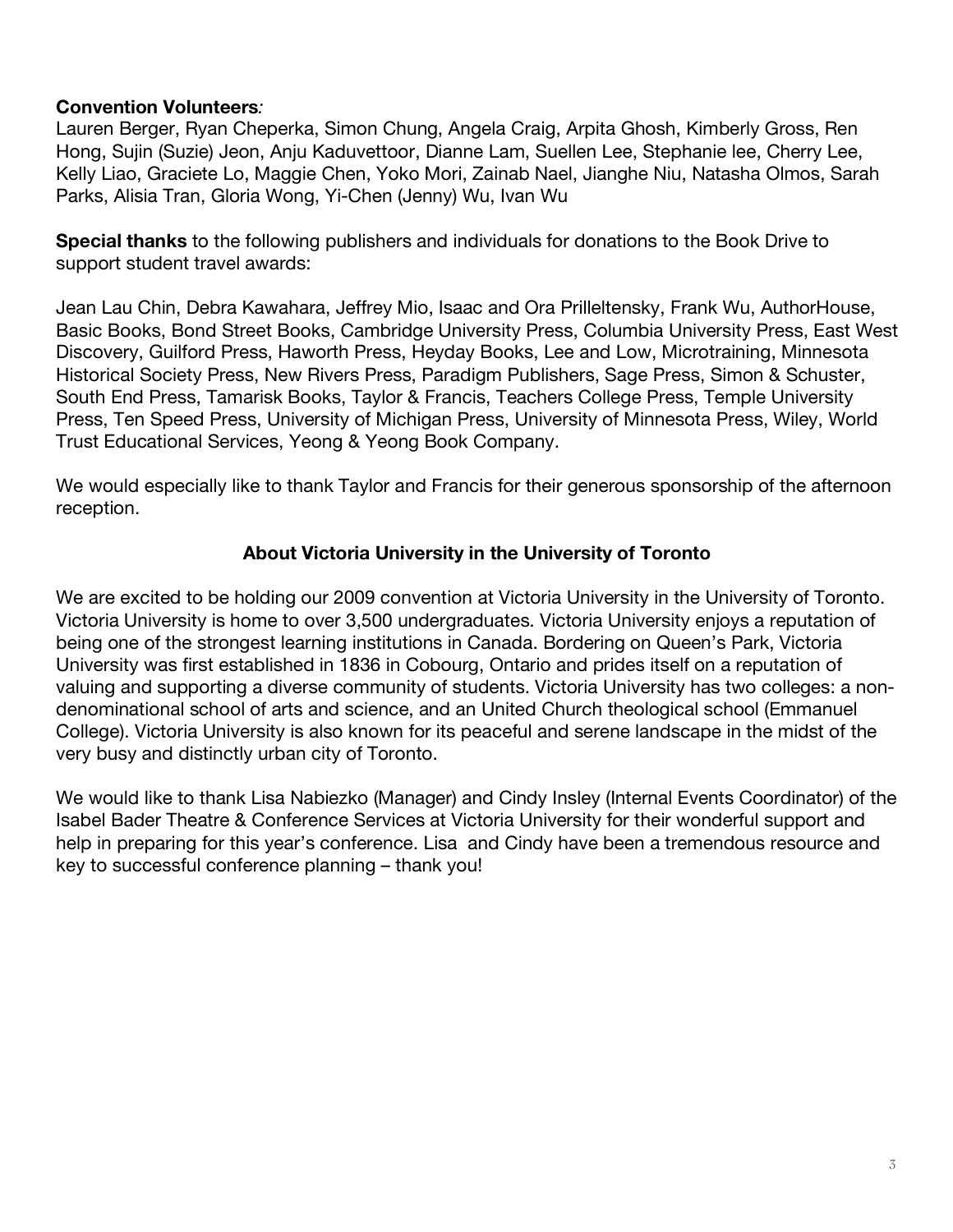

# Map of the University of Toronto

# **Program at a Glance**

| Wednesday August 5, 2009                              |                            |
|-------------------------------------------------------|----------------------------|
| Registration                                          | 7:00 am $-2:00$ pm         |
| Early Birds Meet & Greet                              | $7:30$ am $-8:30$ am       |
| Welcome & Keynote Panel                               | $8:45$ am $-10:45$ am      |
| Session 1                                             | 11:00 am $-$ 12:00 pm      |
| Lunch & Networking                                    | $12:15 - 1:15$ pm          |
| Session 2                                             | $1:30 - 2:30$ pm           |
| Session 3                                             | $2:45 - 3:45$ pm           |
| Special Events; Book Signing & Posters                | $4:00 - 5:00$ pm           |
| <b>Mentor-Mentee Reception</b>                        | $5:00 - 6:00$ pm           |
| Buses Depart for the Banquet<br><b>Banquet Begins</b> | 6:00, 6:15 pm<br>$6:45$ pm |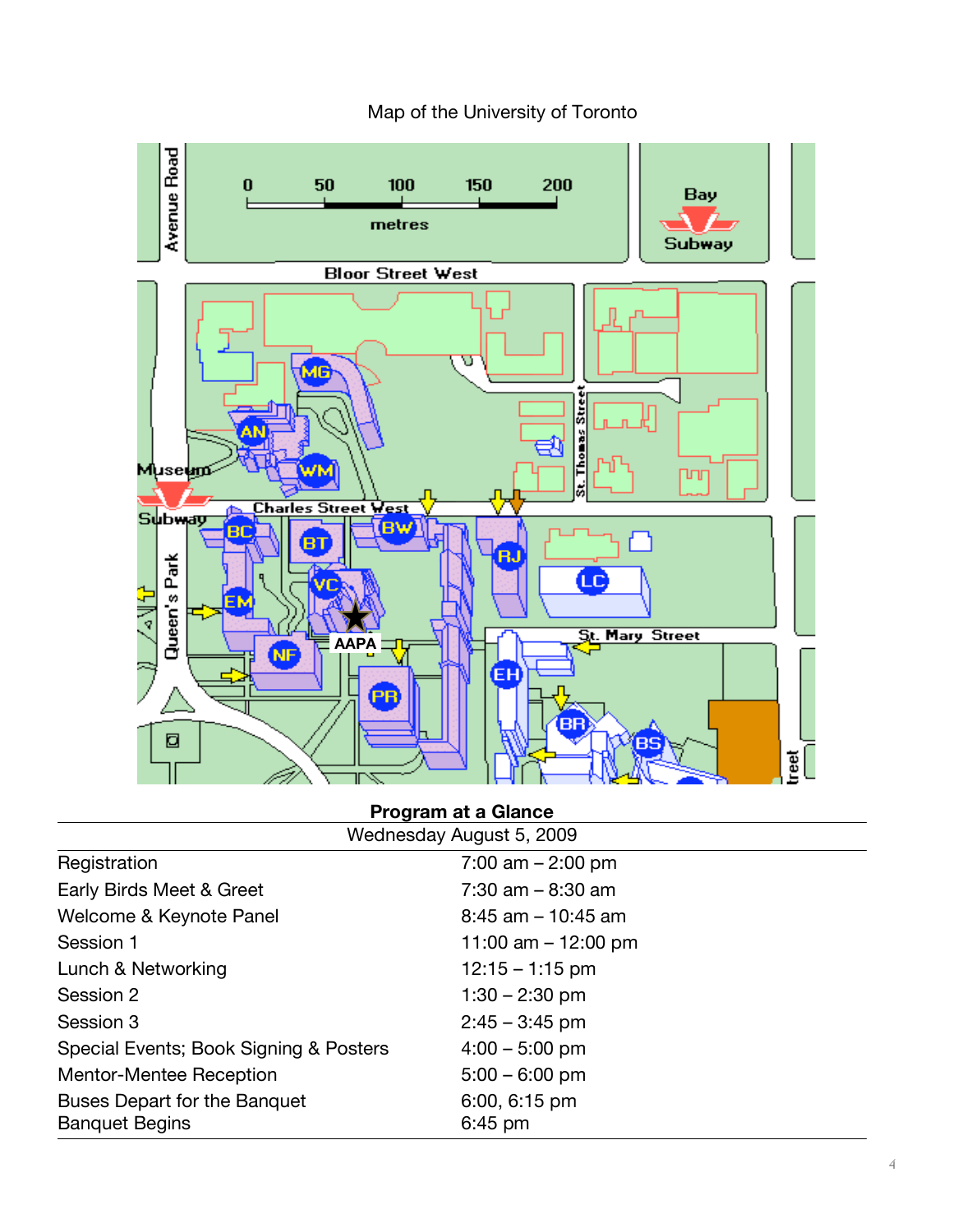# 2009 Conference Schedule

**Registration: Starting 7:00 am, 1st Floor Foyer Early Birds Meet & Greet Breakfast, 7:30 – 8:30 am, Room 206**

Start your conference day with good food and good company! Come mingle with current and past leaders of AAPA in a relaxed environment. The AAPA breakfast is an excellent networking opportunity for students and early career professionals. Come meet and greet to discuss your academic and career goals.

> **Book Drive for Student Scholarships: 8:00 am - 5:15 pm 1st Floor Foyer**

Get the latest books related to Asian Americans and multicultural psychology and support our student travel scholarships! Expanded book offerings this year include children's books, fiction titles, and other professional resources! All proceeds benefit the Student Travel Fund.

> **Posters on display: 8:00 am - 5:15 pm 1st Floor Foyer**

Although the formal poster session and opportunity to speak with the presenters is from 4:00 - 5:00 pm, the posters themselves will be on display all day! Take a moment to check them out!

> **Welcome and Announcements: 8:45 - 9:10 am Keynote Panel: 9:15 - 10:45 am The Chapel (2nd Floor)\***

*"Strengthening Our Diverse Families and Communities in Times of Change"*

We are pleased to bring together a multidisciplinary panel of speakers who will discuss their personal and professional efforts with diverse AAPI families and communities. Panelists Farzana Doctor, George Hong, and Stephen Murphy- Shigematsu will offer various perspectives and approaches to systemic issues important for work with AAPI families and communities (e.g., health care disparities, issues of power and privilege, socioeconomic, historical and political contexts) including what can sustain current and future AAPI psychologists in doing innovative work with diverse AAPI families and communities.

 **Farzana Doctor, MSW, RSW,** is a social worker and consultant in private practice, specializing in working with individuals and couples dealing with sexual orientation, gender identity, substance use, trauma and relationship issues. Ms. Doctor is also a clinical trainer specializing in group and individual counseling with lesbian, gay, bisexual, transgender, transsexual and queer people and people of colour and has written or co-authored books, book chapters and articles on these topics. She also writes fiction and maintains a blog. Her first novel, *Stealing Nasreen* (Inanna, 2007), was released this year and she is currently working on her second novel. For more information, check out www.farzanadoctor.com.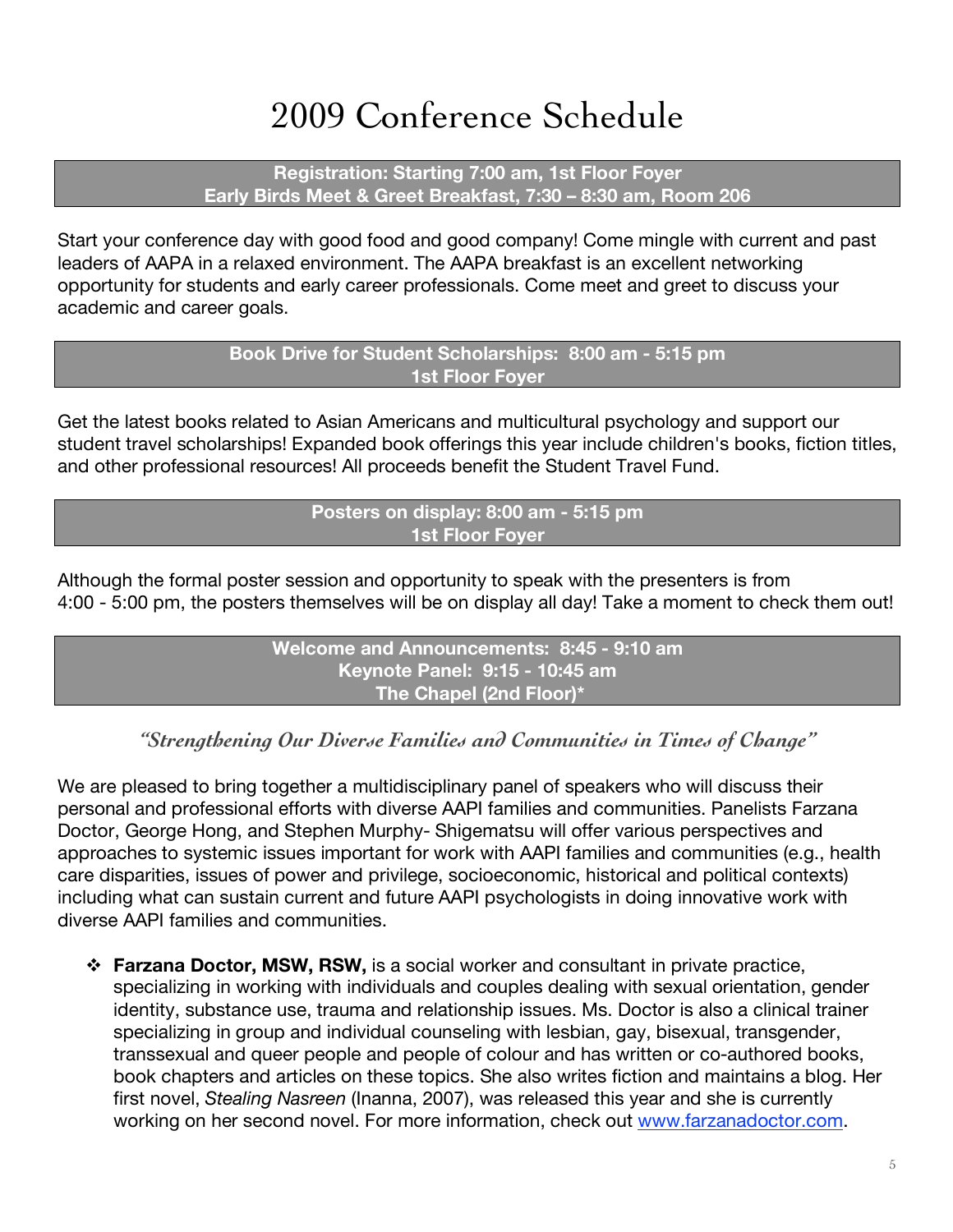- **Dr. George K. Hong** is a professor at California State University Los Angeles. He is licensed as a psychologist and board certified in couple & family psychology (ABPP). He has been active in the field for over 25 years. Dr. Hong has extensive experience in providing psychological services in community and school settings. In the 1980s, he worked as a clinical psychologist at a clinic serving Asian Americans in the Greater Boston area. Since 1990, he has been teaching at CSULA, an urban university with a very diverse student population. He teaches in the area of school-based family counseling. Dr. Hong has many presentations and publications on the subject of multicultural psychology, and has coauthored 2 books on Asian American psychotherapy. He is the recipient of the 2002 AAPA Distinguished Contribution Award.
- **Dr. Stephen Murphy-Shigematsu** received a doctorate from Harvard, where he was a fellow of the APA Minority Fellowship Program and a Fulbright scholar. He did clinical training at the National Asian American Psychology Training Center in San Francisco and the Center for Multicultural Training in Psychology in Boston. Dr. Murphy-Shigematsu worked for 15 years in Japan as a professor at the University of Tokyo, where he directed the International Center's counseling services and taught ethnic studies and psychology. He continues to teach in these areas at Stanford and Fielding Graduate University. His research and practice has focused on transcultural Asian and Asian American families—immigrants, and also those related to the U.S. military, global corporations, and international schools. His work also integrates health disparities and cultural consciousness into the field of medical humanities. He is the author of *Multicultural encounters: Case narratives from a counseling practice*.

#### *\* Please note that AAPA is not a religiously affiliated organization. The chapel location was chosen due to conference space availability*

# **SESSION ONE 11:00 am -12:00 pm**

#### Rm 115 **Stigma: Influence of Media Visibility and Acculturation on South Asian Mental Health** *Lina Patel (Children's Hospital, Denver), Natasha Thapar Olmos (University of California Los Angeles) and Anju Kaduvettoor (Lehigh University)*

The 2000 U.S. Census Bureau estimated that nearly 1.9 million South Asians live in the United States. This growing population includes individuals from different countries that speak different languages, follow different religious practices, have experienced different immigration histories, and are complex when assessing acculturation levels. Additionally, changes in the visibility of South Asians within the United States further complicate individual, family, and community perceptions. Consequently, it is difficult to determine what is best practice when working with this population. This presentation will attempt to elucidate these issues and reveal strategies for working with South Asian Americans seeking mental health services.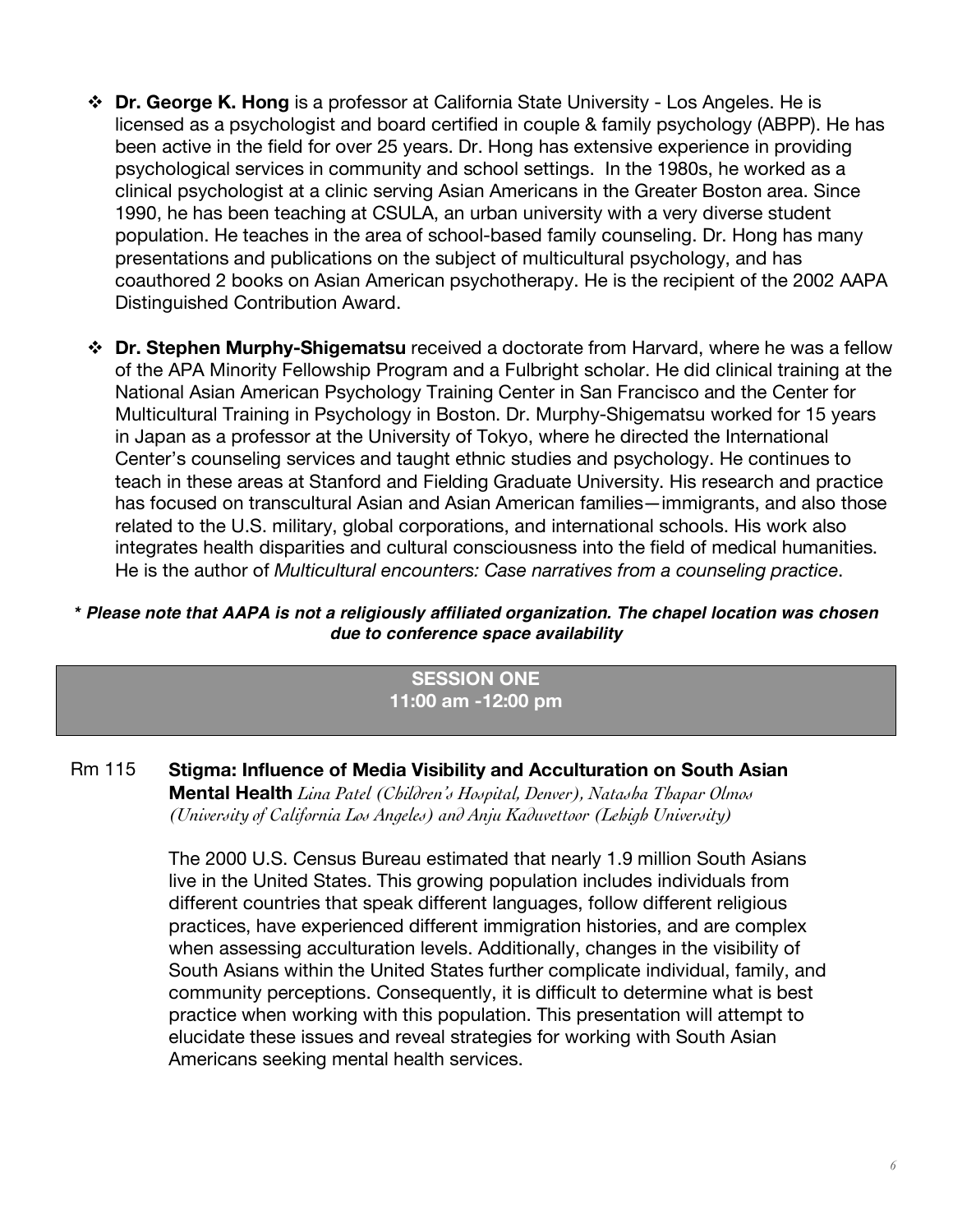# **SESSION ONE (Continued) 11:00 am -12:00 pm**

# Rm 206 **Building Mentor-Mentee Relationships: A Collaboration between the Division on Women and the Division of Students** *Debra M. Kawahara*

*(California School of Professional Psychology at Alliant International University), Reiko Homma True (CSPP, Alliant International University), Elayne L. Chou (Independent Practice), Natacha Foo Kune (University of California, Davis), Judy Y. Tan (University of Connecticut), & Michelle Wang (The Wright Institute)*

This interactive session will begin the process of establishing a formal mentormentee program between the Division on Women and Division on Students within the Asian American Psychological Association. An interactive session to brainstorm and discuss ideas for developing ongoing mentoring relationships will be facilitated by divisional leaders. By the end of the session, a working group will be formed to continue building a mentoring program based on participants' feedback.

# Rm 212 **Moving Beyond** *Monsoon Wedding***: Breaking the Silence on Child Sexual Abuse in AAPI Families and Communities.** *Anneliese Singh (University of Georgia) and Shanta Nishi Kanukollu (University of Michigan)*

Child sexual abuse (CSA) impacts thousands of families each year. While issues pertaining to prevalence, identification and treatment of CSA have been relatively well explored in the dominant European culture, relatively little work has been done in the AAPI community. Available research indicates a low rate of reported CSA in this community yet no known formal study directly assesses the CSA incidence. Accurate statistics are difficult to collect due to cultural stigmas surrounding mental health issues, sexual transgressions and familial conflict. Thus, the goal of this interactive session is to increase awareness, knowledge, and advocacy strategies with regard to breaking the silence on child sexual abuse in AAPI families and communities.

# Rm 215 **Microaggressions and the Asian American Community: Recommendations for Theory, Research, and Practice** *Kevin Nadal (John Jay College of Criminal Justice) and David Rivera (Teachers College-Columbia University)*

Recent empirical literature has supported the existence of racial microaggressions, or brief statements or behaviors that send denigrating and hurtful messages to people of color. There have been many studies on microaggressions with various racial groups, including Asian Americans. One qualitative study identified several microaggressive themes directed toward Asian Americans, with examples including alien in one's own land, ascription of intelligence, and exoticization. This interactive session will highlight qualitative and quantitative studies on microaggressions toward Asian Americans, while citing gender, LGBT, and religious microaggressions that may occur within the Asian American community. Discussion will incorporate ways of preventing microaggressions in psychology and counseling.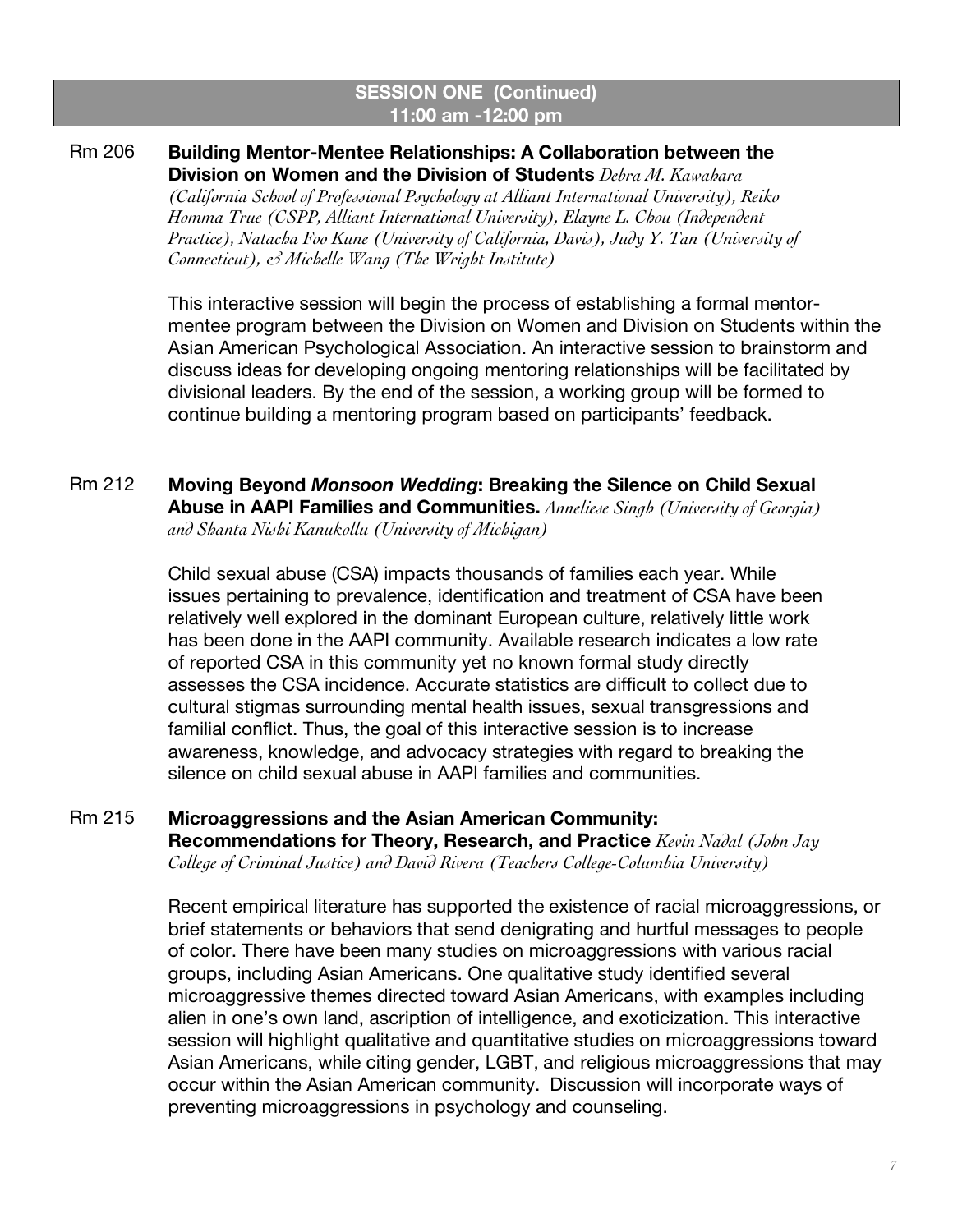# **LUNCH & NETWORKING 12:15 - 1:15 pm**

In response to member feedback requesting more opportunities to network, connect, and discuss common interests and experiences, we are hosting lunch time social hours for our three Divisions, three Task Forces, and two additional work groups. Everyone is welcome! **If you have signed up for a box lunch, you may pick it up on the first floor before proceeding on to one of the meeting rooms listed below.** 

- Chapel **Division of Students (DoS):** The DoS invites all members and interested members of AAPA to come and meet with members of DoS. At the session, members of the DoS Executive Committee (EC) will present the Leadership, Service, and Research awards to their recipients; give general news and updates; present the DoS budget; disseminate information on the NEW DoS website; and facilitate a brief question/answer session regarding roles and responsibilities of the EC and future DoS activities/events!
- Rm 115 **Task Force for Early Career Professionals:** Representing interests in Asian Americans and racial minority experiences in higher education related to Student Affairs, University/College Counseling, connections between academics and mental health in college students.

**Task Force on Social Justice & Advocacy**: representing interests in community advocacy, public policy, and social justice oriented research, practice & teaching issues.

- Rm 206 **Task Force on Practice**: If you are a practitioner, this meeting is for you! We would like to hear your ideas on accomplishing some of our goals that include: developing a Clinician Referral and Consultation section on the AAPA website, developing a referral resource of AAPA clinicians and their specialties that are accessible to all AAPA members, formulating a clinician network through the AAPA conference, writing practiceoriented articles for the AAPA newsletter, learning how we can collaborate to serve underserved Asian American communities, and clinical training and mentoring of students/early career psychologists who are interested in a practice career.
- Rm 211 **Division on South Asian Americans (DoSAA) Luncheon:** DoSAA would like to invite all interested in realizing our vision to impact change for the betterment of South Asian mental health to a luncheon. Treat yourself to some masala-infused dialogue!
- Rm 212 **Meeting with the Editorial Board of the** *Asian American Journal of Psychology***:**  Come and meet the Editorial Board members of the *Asian American Journal of Psychology*, the new journal of AAPA. This will be a great opportunity to learn about the journal and ask questions!
- Rm 215 **Division on Women (DoW) Social Hour/Luncheon:** Have you been wondering who you will sit with at lunch today? Are you looking for a smaller, more manageable, home within a home at AAPA? If so, the Division on Women is serving lunch and warmly welcome you to join us!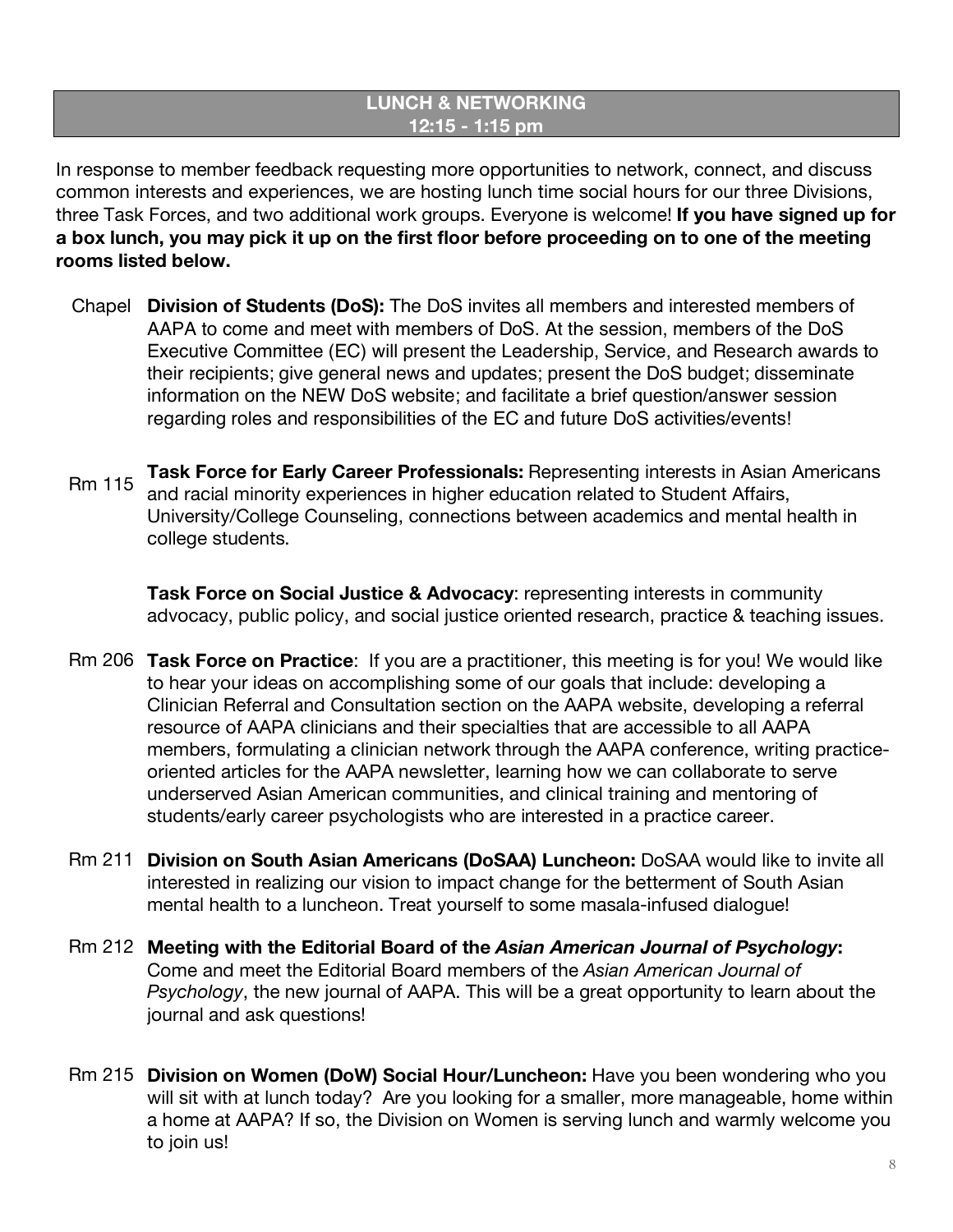# **SESSION TWO 1:30 - 2:30 pm**

# Rm 115 **Ecology of Racism and Health in Asian American Communities**

- Discrimination and Health among Korean, Vietnamese, and Chinese Immigrants: Disentangling Racial from Language Discrimination, *Hyung Yoo (Arizona State University), Gilbert Gee, & David Takeuchi*
- Filipino Americans and Racism: The Role of Racial Socialization, *Alvin Alvarez (San Francisco State University)*
- South Asian Stress: Experiences Discrimination in the United States, *Anju Kaduvettoor, and Arpana Inman (Lehigh University)*

This symposium reviews three papers to better understand the role of ecology that shapes the relationship between racism and health found among diverse groups of Asian American ethnic communities. The first presentation disentangles the effects of racial from language discrimination on health of Korean, Vietnamese, and Chinese Immigrants using a national sample. The second presentation examines the role of racial socialization between racial microaggressions and psychological distress of a community based sample of Filipino American adults. The third presentation assesses the role of generational status in the relationship between perceived racism and psychological well-being of Asian Indians.

#### Rm 206 **Asian American Psychologists in Training: Activism, Leadership, and Mentorship**  *Zeb K. K. Lim (University of Kansas), Judy Y. Tan (University of Connecticut), and Michelle Y. Wang (The Wright Institute)*

This interactive session led by the Division of Students aims to engage the AAPA student membership to a group "think-tank" session. The objectives of the interactive program are to: (1) involve students in the discussion and formation of ideas whereby students may specifically enhance their graduate careers as leaders and activists within their respective communities, (2) discuss and disseminate concrete strategies in which to implement these ideas, and, (3) form and establish formal ties and social networks that would provide further moral and technical support in the implementation of these ideas.

#### Rm 211 **How Heterosexism is Hurting our AAPI Community: Fostering an Affirmative Community and Strengthening Family Bonds.** *Hsiao-wen Lo (Colgate University) and Ya-Shu Liang (California State University, Fullerton)*

The goal of this interactive session is for participants to learn ways of fostering an affirmative environment within the AAPI community. The session will first introduce the complexity of the intersection of race and sexual orientation within AAPI families and the cultural, legal, and societal challenges faced by individuals, families, and friends. Secondly, cases and vignettes will be presented to illustrate the complexity of the intersection and the challenges. Thirdly, recommendations for social justice practice, training, and research will be provided. Lastly, participants will discuss ways of increasing the visibility of the LGBTQ populations within the AAPI community.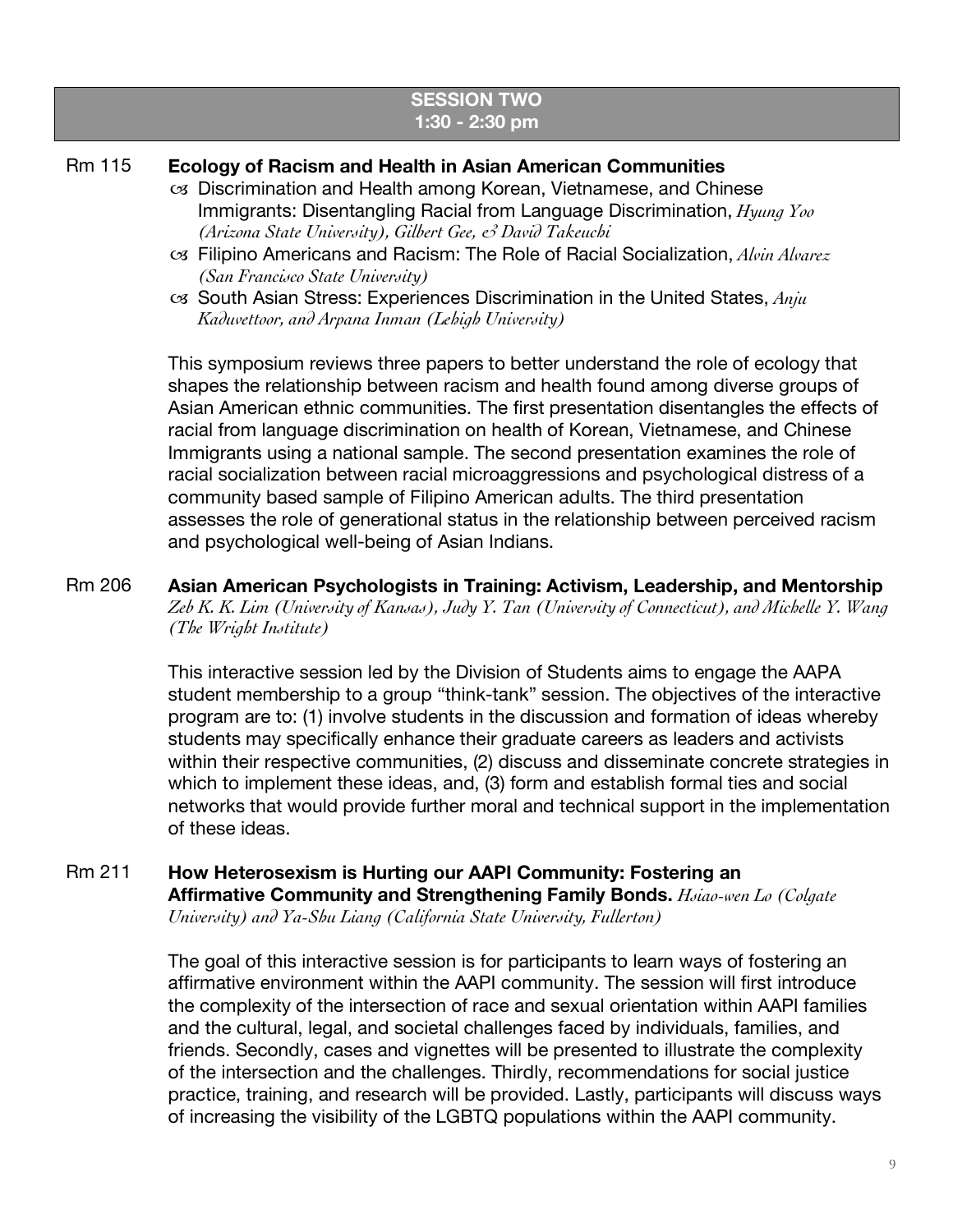# **SESSION TWO (Continued) 1:30 - 2:30 pm**

#### Rm 212 **Empathy Training for Ethnic and Cultural Awareness** *Chun-Chung Choi and Max Parker (University of Florida)*

The presenters of this interactive session will use a DVD entitled "Empathy Training for Ethnic and Cultural Awareness (ETECA)" to stimulate discussions on ethnic and cultural issues that exist in our society and demonstrate the effectiveness of using visual interactive guidance for training multicultural awareness and responses. The brief scenarios presented in the DVD were developed and role played by students based on their own experiences or the experiences of others. They incorporate issues that concern students from various racial/cultural backgrounds including African American, Asian/Asian American, Caribbean, Gay and Lesbian, Hispanic, Indian American, and international students.

# Rm 215 **Me, Us, and Them – Investigations on Asian American Youths' Personal, Family, and Friendship Contexts**

- Associations between Parental Ethnic-Racial Socialization, Ingroup and Outgroup Friendships, and Social Competence in Diverse Late-Adolescents, *Alisia G.T.T. Tran and Richard Lee (University of Minnesota, Twin Cities)*
- Cultural Socialization and Minority Language Maintenance: The Mediating Role of Ethnic Identity, *Giang Pham, Alisia Tran, and Richard Lee (University of Minnesota, Twin Cities)*
- The Influences of Family Conflict on Academic Performance in Asian American Undergraduates, *Nazneen Bahrassa and Richard lee (University of Minnesota, Twin Cities)*

Using survey data from a late-adolescent sample at a public Midwestern university, the proposed symposium explores the personal ("me"), family ("us"), and friendship ("them") contexts that are uniquely relevant to Asian American youth development. The first paper ("me") tests a meditational model of ethnic identity on the association between cultural socialization and home language proficiency. The second paper ("us") discusses findings on the role of family conflict in relation to the academic performance of Asian American youth. The third paper ("them") presents findings on the associations between parental racial-ethnic socialization, ingroup/outgroup friendships, and social competence.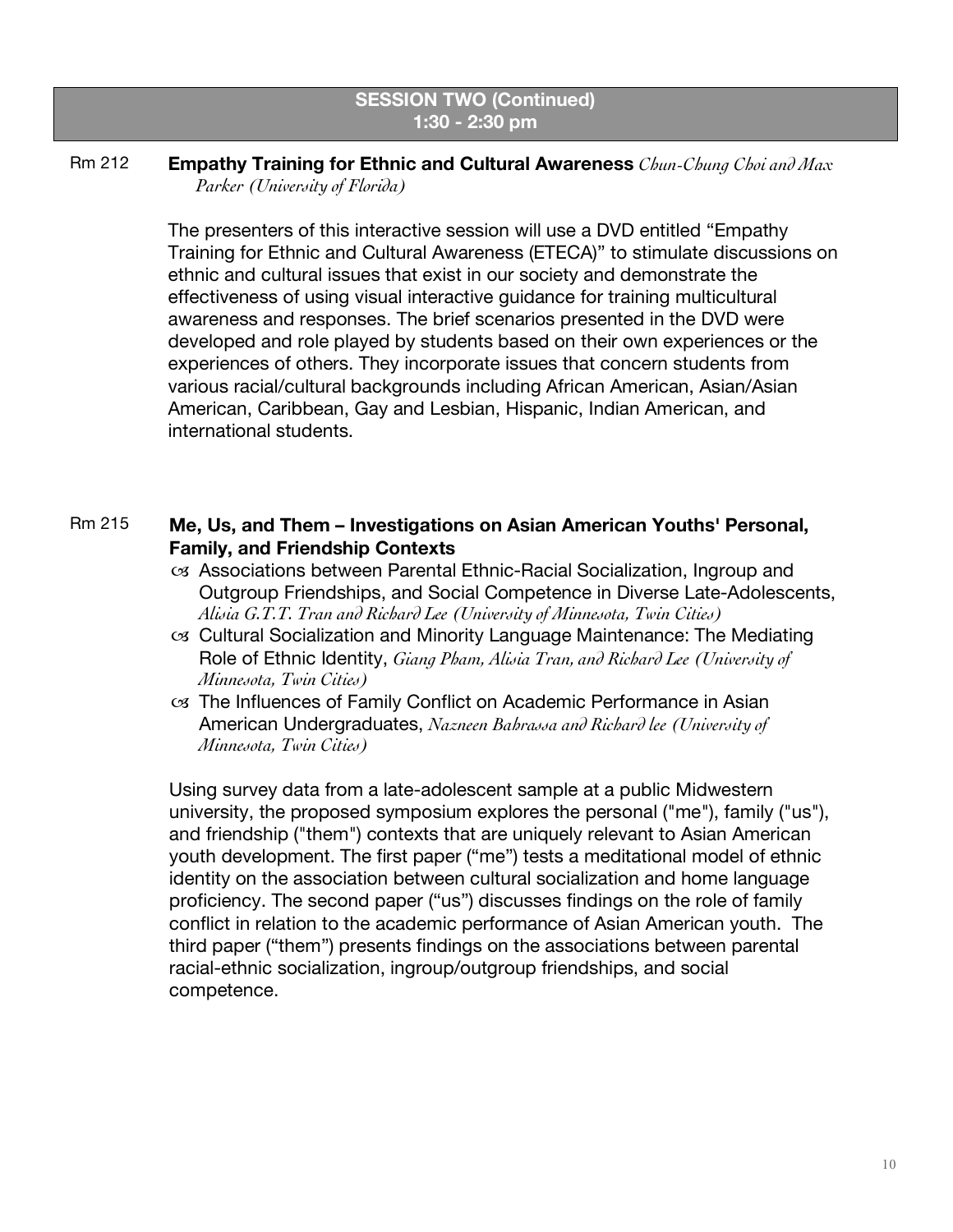# **SESSION THREE 2:45 - 3:45 pm**

#### Rm 115 **Screening of "We Can Do Better: The Multiracial Family" from** *Adopted,* **a film by Barbara Lee** *Amanda Baden (Montclair State University), discussant*

*AAPA*

*Invited Session* According to Barbara Lee, the director of *The Adopted*, "Of the 1.5 million adopted children in the United States, international adoptees are the fastest growing segment and most of these are Asian girls." What are some of the lived experiences of Asian transracial adoptees and their families? How can psychologists support them better? Please join us in this screening of "We Can Do Better: The Multiracial Family," a thought-provoking educational session from *the Adopted*. After the screening, Amanda Baden will lead a discussion about this important topic.

# Rm 206 **A Cultural Factors-Based Model of Asian Americans' Psychological**

**Adaptation to Disability** *Lee Za Ong (Marquette University), Roy Chen (University of Texas-Pan American), and Wonsun Seo (Michigan State University)*

Researchers have propounded various theoretical models of psychosocial adaptation to disabilities in order to understand individuals' coping behaviors. In this presentation, the authors conceptualize a model designed to systematically integrate and extend the existing literature on psychosocial adaptation to disabilities within the Asian American population. The proposed model will examine worldviews and values unique to Asian Americans that might influence the disability adaptation process and outcomes, specific factors include beliefs about the causes of disability, views about families' responsibility for caregiving, feelings toward disability, community integration, employment issues, and helpseeking behaviors.

Rm 211 **Reflections on the Inaugural Year of the AAPA Leadership Fellows Program**  *Richelle Concepcion (Patton State Hospital), Sam Wan (San Francisco VA Medical Center), Karen Cone-Uemura (University Counseling Center, University of Utah, Salt Lake City), & Paul Wang (Pacific Clinics-Asian Pacific Family Center)*

> Working in pairs, the inaugural cohort of the AAPA Leadership Fellows addressed two specific areas: Social Justice/Advocacy (Sam and Richelle) and Training of Psychologists (Paul and Karen). The year-long fellowship entailed involvement in specific projects such as the development of CNPAAEMI Leadership Institute and the OPA Mental Health Information Card Workgroup. In this session, 2008-2009 AAPA leadership fellows share their experiences exploring challenges and successes of large scale professional and state-level efforts; the strategies and considerations for balance in life as well as in action (patience and zeal); and the challenges and benefits of cross-group and organizational communication and mobilization. Furthermore, they discuss fostering professional relationships with senior mentors who provided guidance and support throughout the process with the hopes of developing interests in pursuing leadership positions within organizations such as the AAPA.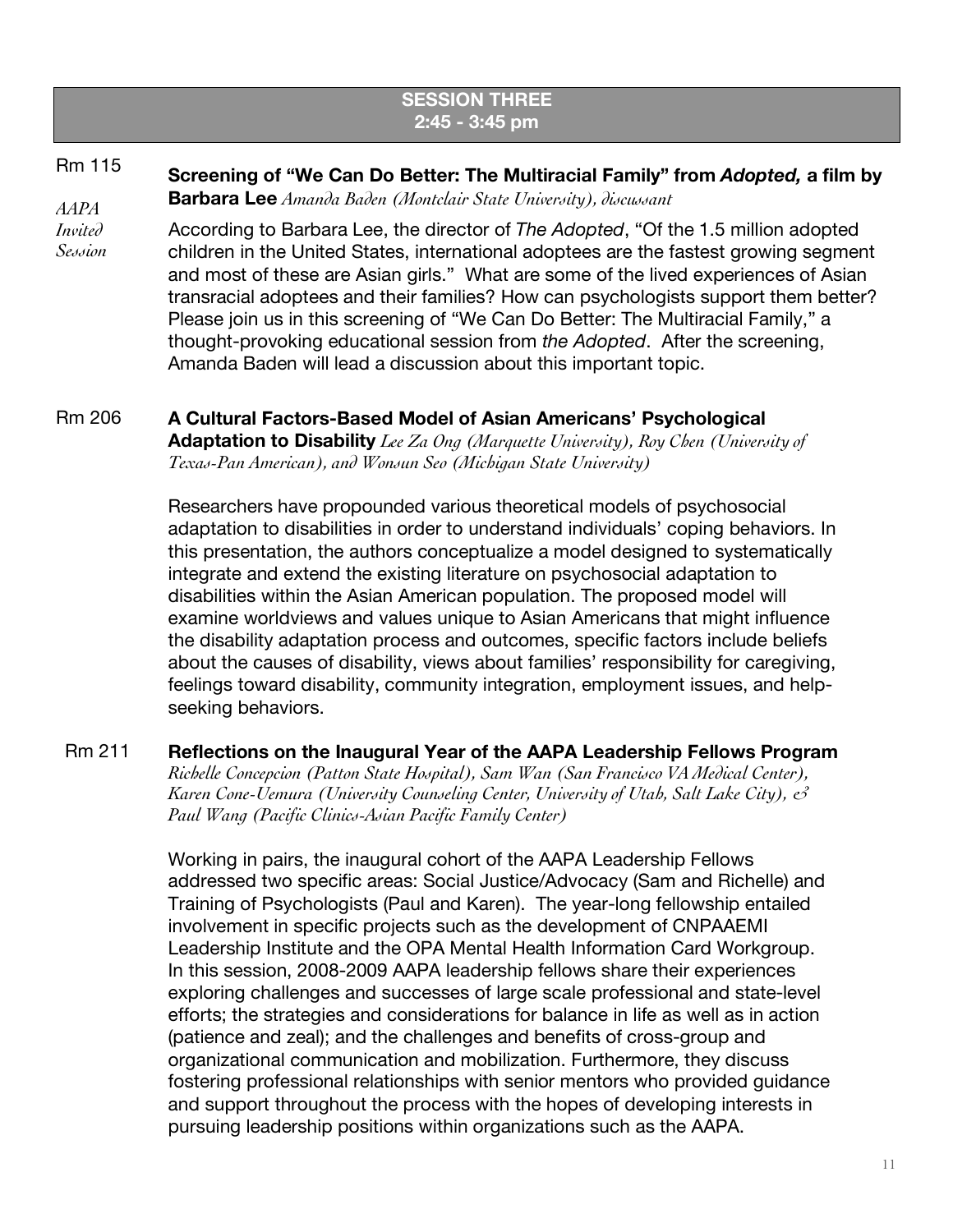# **SESSION THREE (Continued) 2:45 - 3:45 pm**

# Rm 212 **Confronting Systemic Injustices Affecting Asian Pacific American Communities Through Partnership with the National Institute of Multicultural Counseling** *Michael D'Andrea (University of Hawaii) and Richard Shin*

*(Syracuse University)*

The Asian American Psychological Association (AAPA) has made great strides in advancing the psychological well being of Asian Pacific Americans (APA). The growing emphasis on social justice in psychology as well as the multicultural competence movement has significantly increased the focus on the unique concerns that face various APA populations. However, there are systemic injustices that continue to prevent many APA communities from thriving. The purpose of the session is to identify the benefits of partnering with the National Institute of Multicultural Counseling (NIMC) to accomplish the goal of confronting the systems of power and privilege that perpetuate these inequities.

# Rm 215 **Gender and Intergenerational Conflict in Asian American Families: Implications for Individual Mental Health and Understanding Diverse Communities.**

- Rethinking Acculturation: The Influence of Gender, Family, and Racial Contexts on Immigrant Asian American Mental Health, *Janxin Leu, Emily Walton & David Takeuchi (University of Washington)*
- Parental Perfectionism, Psychological Well-being, and Contours of Asian American Masculinities: An Intersectionality Perspective, *Jennifer Yim & Ramaswami Mahalingam (University of Michigan)*
- os Intergenerational Masculinity Strain among Asian American Men: Emotion Coping and Therapy Approaches, *Joyce Chu (Pacific Graduate School of Psychology) and Phillip Akutsu (California State University, Sacramento)*

Conflict in many Asian American families implicates transnational and intergenerational differences in gender roles and cultural practices, with important implications for psychological well-being. The first paper models the moderating influence of gender across family, neighborhood, and other social contexts on the relationship between acculturation and depression symptoms. The second paper discusses Asian American masculinity and well-being among college students, including parental pressures to confirm the model minority myth as a demonstration of masculinity. The third paper examines the negotiation of changing gender role expectations among both younger and older Asian men in multigenerational family contexts. These talks identify sources of conflict and resilience in Asian American families.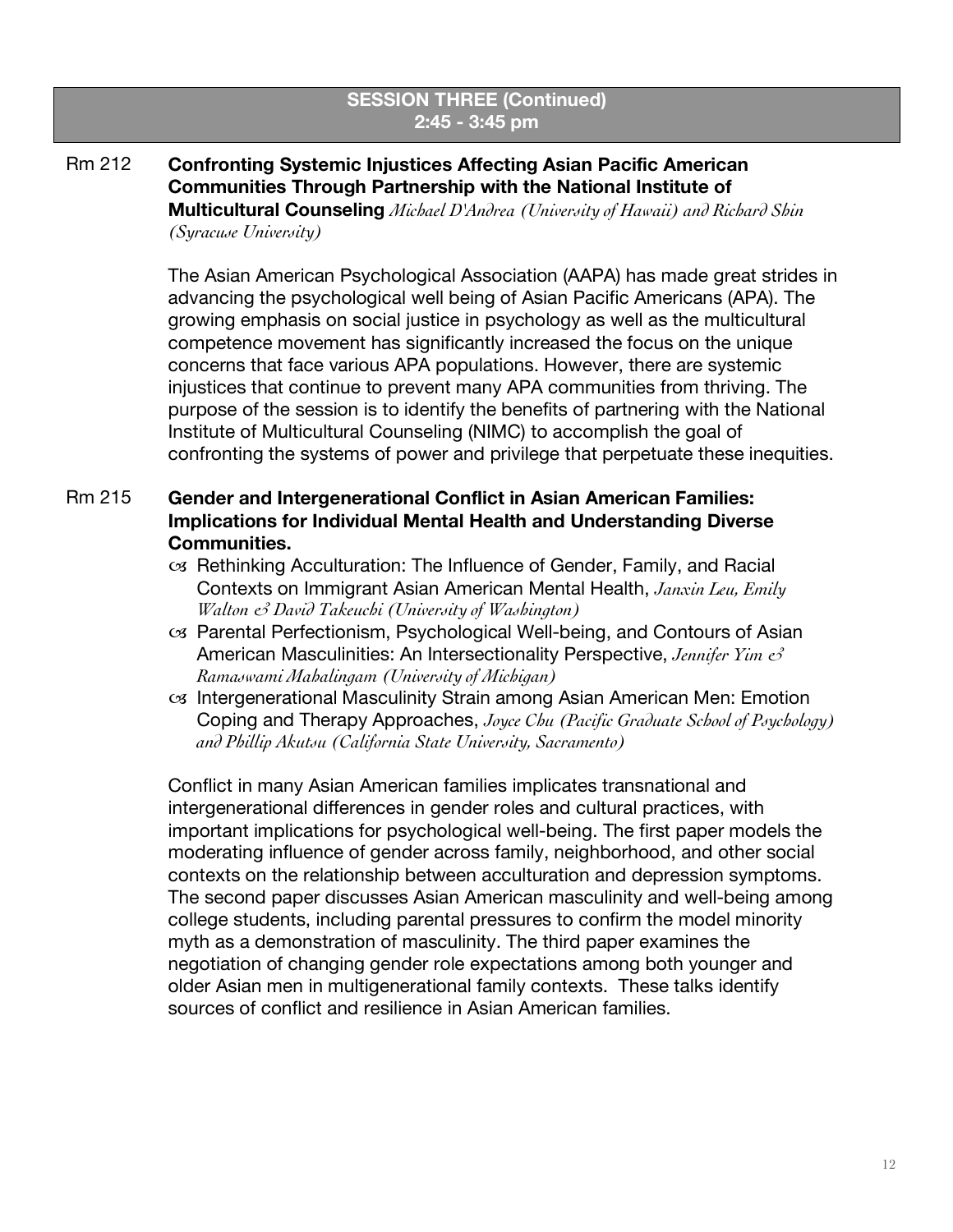# **SPECIAL EVENTS & POSTER SESSION: 4:00 - 5:00 pm Alumni Hall & the 1st Floor Foyer**

# **Announcement of Asian American Journal of Psychology**

We are excited to announce the new AAPA journal entitled the *Asian American Journal of Psychology.*

Over the last decade, our membership has expressed a strong interest in having a journal associated with AAPA dedicated to practice, research, advocacy and policy within Asian American Psychology. Likewise, we have all witnessed an increase in books and journal articles devoted to Asian American scholarship. In response to our membership and the growth of the field, the last three AAPA administrations - starting under Fred Leong's administration - have prioritized this desire.

The journal will be edited by Dr. Frederick T. L. Leong and will be published by APA Publications. It is our hope that this journal - as with the Association - will represent the best of what we have to offer as a community of advocates, scholars and practitioners.

# **Announcement of Student Travel Award Winners**

Congratulations to this year's student travel award winners! The student travel awards were funded by the proceeds from the AAPA Book Drive.

# **Author Reception/Book Signing for**

*Asian American Psychology: Current Perspectives (2009) Psychology of Ethnic Groups* (2009) *Filipino American Psychology: A Handbook of Theory, Research, and Clinical Practice* (2009)

In this effort to support the achievements and promote the work of our AAPA members, we are pleased to provide an opportunity to meet the editors and authors of three recently published books!

The first is the edited volume, *Asian American Psychology: Current Perspectives*, edited by Nita Tewari and Alvin Alvarez. Contributors to the volume include many AAPA members!

The *Psychology of Ethnic Groups in the United States,* was co-authored by Pamela Balls Organista, Gerardo Marin, and AAPA member Kevin M. Chun.

Last, but not least, we also celebrate the publication of *Filipino American Psychology: A Handbook of Theory, Research, and Clinical Practice*, authored by Kevin Nadal, with a forward by Derald Wing Sue.

Congratulations to the authors and the contributors! Please meet the authors, purchase your own copies of the books, and get them signed!

We thank the authors and Taylor and Francis, Sage, and AuthorHouse Publishing for their generous donation of the books to our Book Drive to support student scholarships.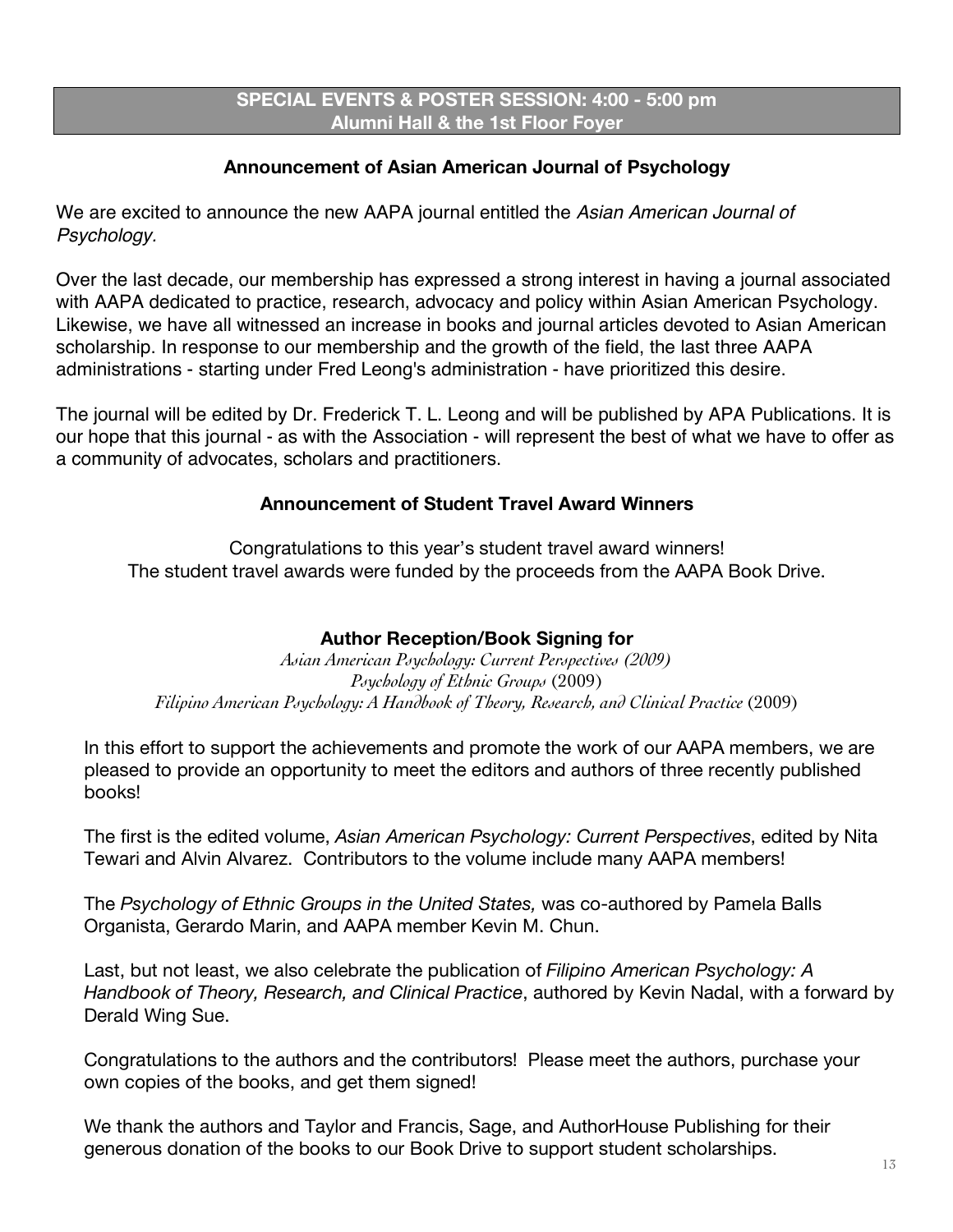# **Poster Presentations**

- *\* Special thanks are in order to the Division of Students (DoS) for their generous donation of the poster boards for this year's poster presentations.*
- ❖ Acculturation Gaps, Parent-Adolescent Communication, and Depressive Symptoms in Korean American Families *(May Kim & Irene J. K. Park)*
- ❖ Acculturation of Asian International Students: Etic-Emic Perspectives *(Paul Youngbin Kim)*
- ❖ Asian Americans Coping with Frequent Racial Discrimination: Role of Acculturation and Enculturation Behaviors *(Sujin Jeon & Hyung Chol Yoo)*
- ❖ Asian Values Communication and Intergenerational Family Conflict *(Belinda Feng, Amy Tsai, Donna Nagata, & Teresa Nguyen)*
- ❖ The Association between Rumination and Social Support among Asian Americans *(Grace Niu & Joyce Chu)*
- ❖ Being a Family Across the Oceans: A Review of Literature on Filipino and East Asian Transnational Families *(Grace S. Kim & Katharine Needham)*
- ❖ Chinese Americans' Attribution of Control and their Relatives' Stigma-Related Emotions *(Graciete Lo, Ashleigh Nicole DeFries, & Lawrence H. Yang)*
- ❖ Chinese Translation of the Attitudes Toward Seeking Professional Psychological Help Short Form *(Tai Chang & Psychometrics Class)*
- ❖ Collaboration Strategies for Linking Korean American Church Leaders and Mental Health Professionals: Empowering Families to Cope with Serious Mental Illness *(Karen K. Lee, Ann Marie Yamada, & Min Ah Kim)*
- ❖ Coping Strategies and Generational Differences Among Chinese-Americans Dealing with Racism *(Stephanie Lee, Alvain Alvarez, Jaeyoun Shin, & Avisha Chugani)*
- ❖ Correlates of Stigma Emotions Experienced by Chinese Americans with Schizophrenia *(Valerie Jackson, Grace Lai, Christine Tang, & Lawrence Yang)*
- ❖ Culturally-Based Coping with Stressors of Immigrant Life: Internalized Psychiatric Stigma and Stigma Coping Strategies among Chinese-American Families *(Szuyeh Chen, Wan-chen Weng, Wendy Tse,Yuwen Chou, & Lawrence Yang)*
- ❖ Cultural Differences in Assessment Methodologies: Depression Detection via Self-Report versus Face-to-Face Interview in an Asian American Outpatient Sample *(Angela Craig & Joyce Chu)*
- ❖ Developing Culturally-Competent Skills for Counseling South Asian, Latino, and Biracial Teens *(Ulash Thakore-Dunlap, Graciela Orozco, & Wanda Lee)*
- ❖ Development and Validation of a Brief Measure of Perceived Discrimination *(Stephanie Pituc, Kyoung-Rae Jung, & Richard M. Lee)*
- ❖Differences in Partner Aggression for Asian American and White Students *(Phillip Akutsu, Behareh Abhari, Ho Man Cheung, & Timothy Fechter)*
- ❖ Diverse Phenotypic Features of Asian Americans and Vulnerability to Microaggressions *(Matthew Lee, Michael Ariale, Cassie Castro, Katie Eaton, Amanda Ressin, Hannah Shinozaki, Victor Tuazon, & Loretta Vitt)*
- ❖ Does White Racial Attitudes Relate to Racism Against Asian Americans? *(Sarah Parks & Hyung Chol Yoo)*
- ❖ Ethnic Identity in Biracial and Monoracial Asian Americans: Dissecting Differences *(Lauren Berger, Nolan Zane, & David Takeuchi)*
- ❖ An Examination of Asian American/ Pacific Islander (AAPI) Normative Data in Popular Assessment Inventories *(Pearl Chang, Uma Dorm, Yi-Chen (Jenny) Wu)*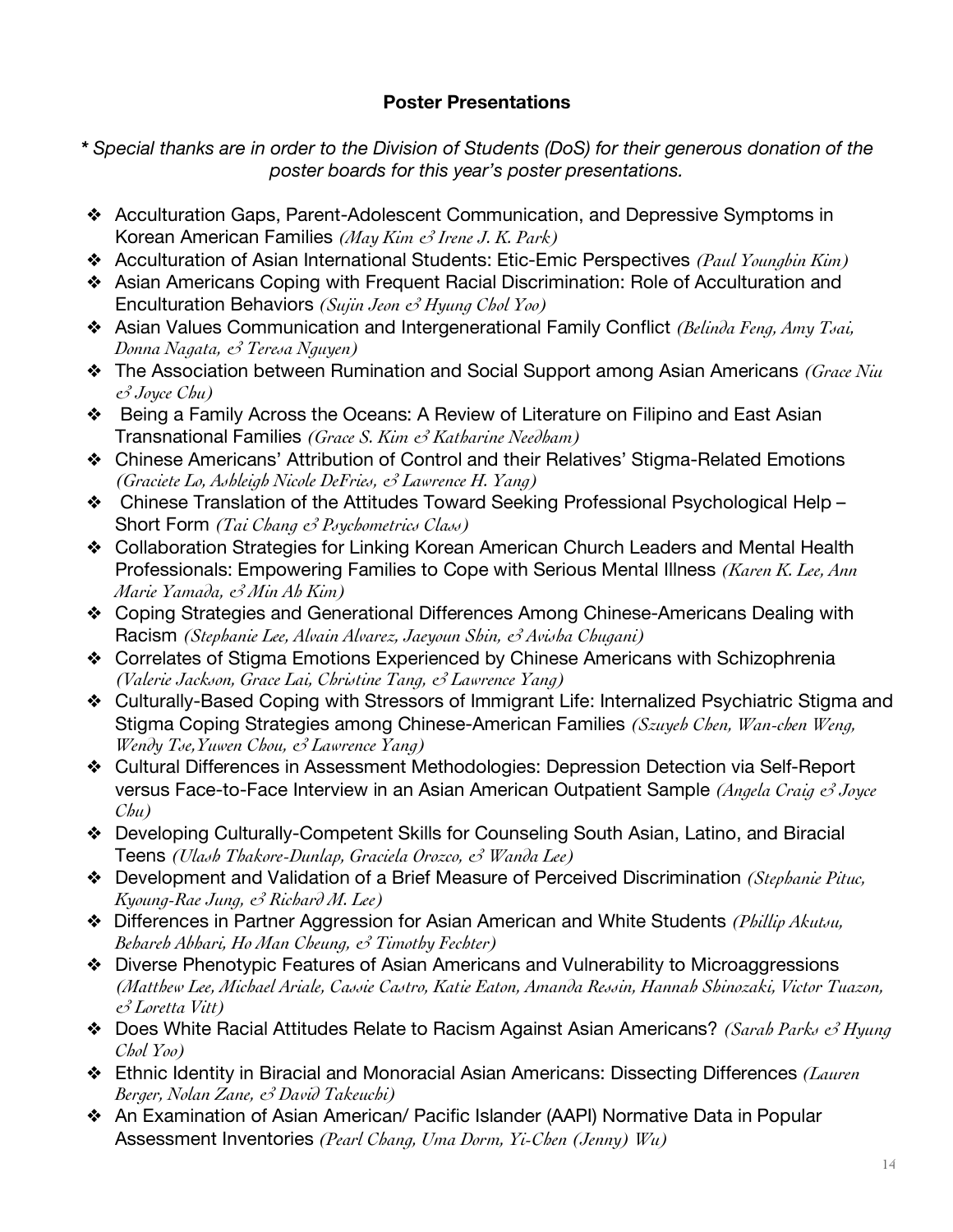- ❖ Examining the Relationships between Multiple Oppressions and Asian American Sexual Minority Person's Psychological Distress *(Arpana Annie Gupta & Dawn Szymanski)*
- ❖ Examining the Relations Between Rumination and Adjustment: A Focus on Ethnicity *(William Tsai, Edward Chang, Kathleen Hazlett, Jean Kim, Kavita Srivastava, Ritika Singh, Melissa Ng, & Lawrence Sanna)*
- ❖ Experience of Stigma by Relatives of Chinese Individuals with Schizophrenia *(Farah Khan, Jonathan Lam, Mingfei Li, Grace Yeh, & Kathleen Janel Sia)*
- ❖ Factors Affecting Psychological Self-Concept of Asian American College Students *(Tu-Lien Kim Nguyen)*
- ❖ Family, Cultural, and Individual Factors Affecting Diabetes Management: A Case Study of a Chinese American Immigrant Couple *(Ivan Wu, Kevin Chun, Catherine Chesla, & Christine Kwan)*
- ❖ Gender and Emotions Influence Help Seeking Behaviors of Asian American College Students *(Lilia Sheynman & Joyce Chu)*
- ❖ Increasing Counselor Trainee Awareness: White Privilege and White Racial Identity *(Andrea Nael, Ren Hong, & Julie Dorton)*
- ❖ Internalization of Stigma in Chinese Groups with Severe Mental Illness *(Wing Kit Kenneth Chung, Hsaio-Jung Lin, Charlene Yijun Chen, Christine Tang, David Lee, & Lawrence Yang)*
- ❖ The Intersection between Sexual Identity and Asian American Culture: A Conceptual Understanding *(Stephanie Wong)*
- ❖ Knowledge and Utilization of Cervical Cancer Screening Among Asian Indian Women *(Anjuli Amin & Yu-Wei Wang)*
- ❖ A Longitudinal Study on Adjustment Difficulties among Asian International Students *(Kyung Hyun Kwon & Soo Jung Ryoo)*
- ❖ Look(in)g Asian, Accenting English: Accent as a Marker of Difference and "Constitutive Outside" *(Akiko Motomura)*
- ❖ The Making of a Model Minority: A Critique of the Asian American Academic Performance Literature *(Nellie Tran & Dina Birman)*
- ❖ The Moderating Effect of Self-Esteem in the Relationship between Coping Strategies and Psychological Distress among Chinese Americans *(Jaeyoun Shin, Alvin Alvarez, Stephanie W. Lee, & Avisha Chugani)*
- ❖ Parent and Romantic Partner Attachment Styles among Chinese and European-Americans *(Juliana Yam)*
- ❖ Perception of Racism among Asian/Asian Americans: The Role of Acculturation and Enculturation *(Michelle Yueming Wang, Hsin-yu Liao, Jamie Louie, & Alicia Harlow)*
- ❖ Perceptions of Depression among South Asian and Caucasian College Students *(Natasha Olmos & Hector Myers)*
- ❖ Preserving the Lineage through Work and Family: Core Domains of Internalized Stigma among Chinese American Caregivers of People with Severe Mental Illness *(Eve Yi-peng Chang, Diana Tingy Liu, Jamie Li, Valerie Jackson, Yu-Wen Chou, & Lawrence Yang)*
- ❖ A Population-specific Theory of Asian American Youth Civic Engagement *(Wing Yi Chan & Dina Birman)*
- ❖ The Power of Therapist-Client Solidarity in Facilitating Change: Implications for AAPI Therapists *(Ya-Shu Liang, Michael Shepherd, & Hsiao-wen Lo)*
- ❖ Racial Reality of Asian Americans: Adoptive Parents' Knowledge *(Arpita Ghosh & Kimberly Langrehr)*
- ❖ Stigma and Subjective Social Status among Chinese Americans with Schizophrenia and Their Relatives *(Hong Ngo, Olivia Wu, Katherine Lam, & Lawrence Yang)*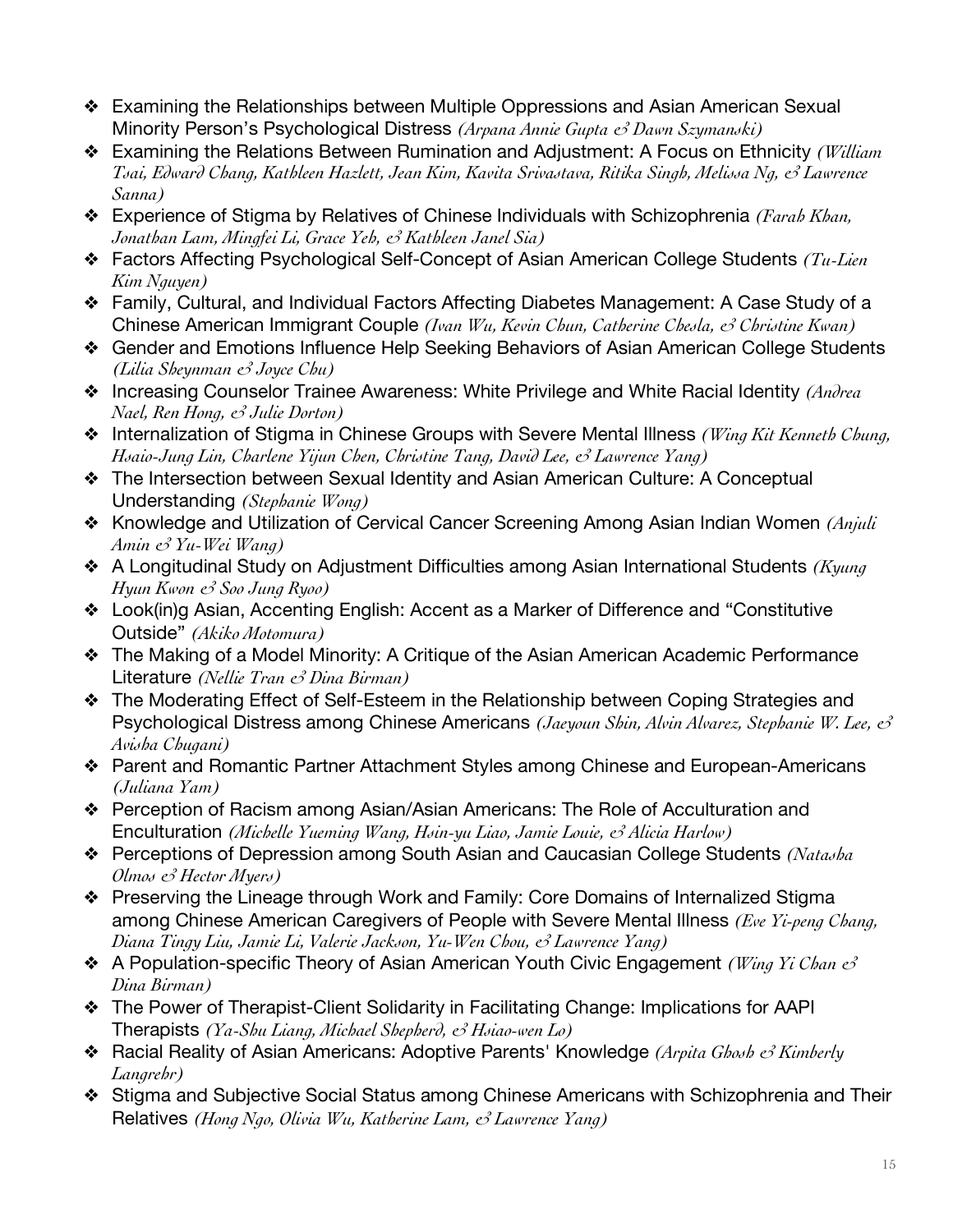- ❖ Understanding the Experiences of Stigma among Chinese-Americans with Schizophrenia: A Qualitative Study *(Grace Y. Lai, Rachel Zhuo Han, Daisy Singla, Olivia Wu, Grace Yeh, & Lawrence Yang)*
- ❖ Understanding the Success and Challenges of Gifted Asian American College Students *(Kai Kok Lim & Jennifer Ng)*
- ❖ Unscripted Conversations: A Qualitative Analysis of Transracial Adopted Families *(Kimberly Gross, Reed Reichwald, & Richard lee)*

#### **MENTOR-MENTEE RECEPTION 5:00 - 6:00 pm**

During the Mentor-Mentee Reception, mentee participants will have the opportunity to connect with multiple mentors and peers in a small group conversation format. Mentees should go to the area of their interest and will rotate every 15-20 minutes to move to a second and third topic of choice; *please listen for further announcements*. As there are more mentees than mentors in attendance, small group conversations are encouraged.

Please be aware that buses will leave to the banquet immediately following the Mentor-Mentee Reception. Feel free to continue your discussions at the banquet!

# **Topic Areas**

Room 206\* Applying to Graduate School Successfully Managing Your Graduate School Career Applying for Internship Professional Issues in Clinical Practice / Establishing a Private Practice Social Justice and Advocacy Coaching and Consulting

Room 212\* Life After Doctoral School/Early Career Professional Issues Balancing Work and Family Professional Issues in Academia / Writing and Publishing: Increasing Productivity Professional Issues in Academia / Teaching Obtaining Grants and Research Funding

\* *Location may be subject to change. Further information will be provided, as needed.*